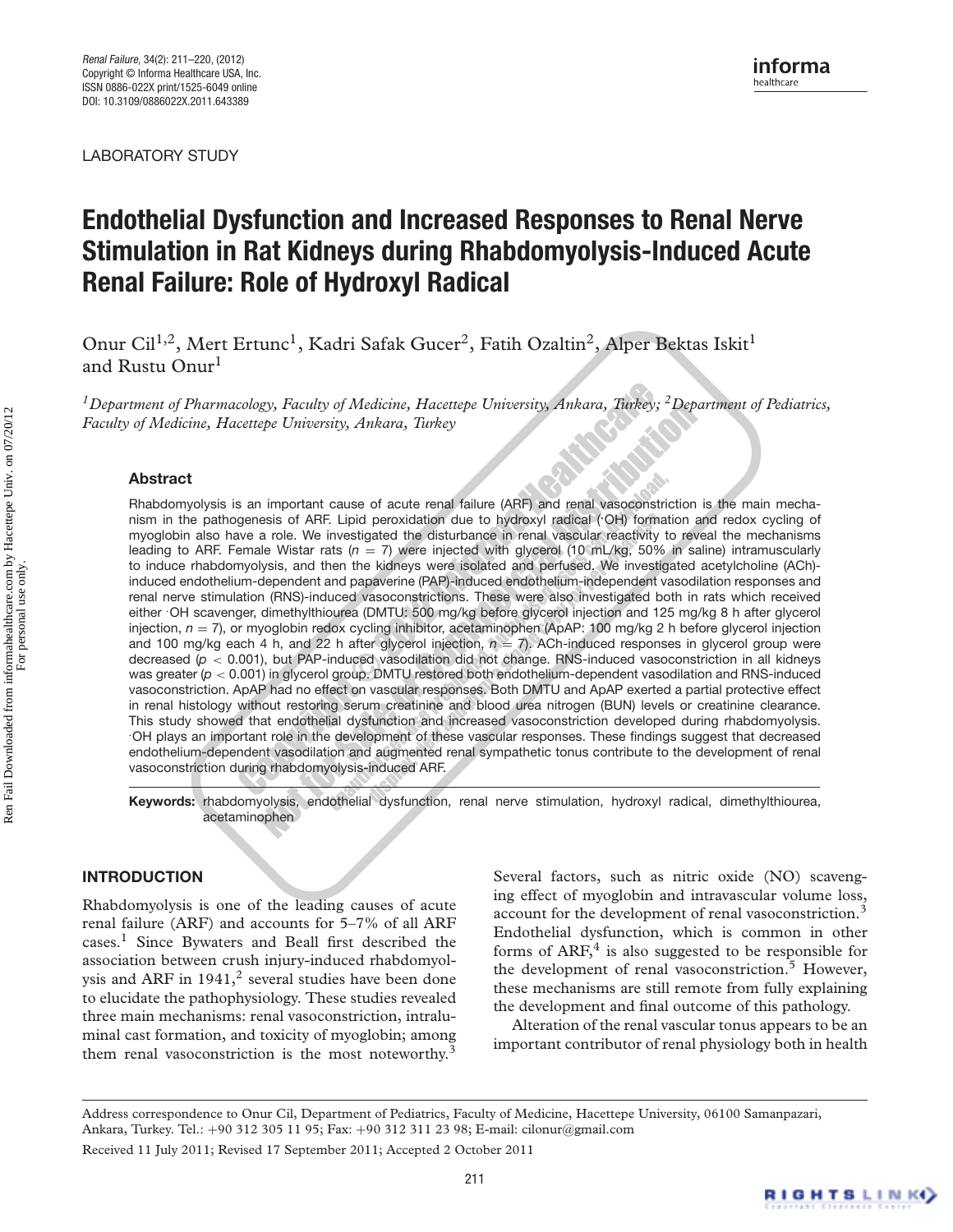and in disease. Endothelium plays a crucial role in controlling vascular tonus. There are various vasodilator and vasoconstrictor substances originating from endothelium and normally there is a delicate balance between them.<sup>6</sup> In endothelial dysfunction this balance is disturbed favoring vasoconstriction.<sup>7</sup> Endothelial dysfunction is described as impaired vasodilation in response to endothelium-dependent vasodilators (acetylcholine [ACh], bradykinin) and plays important roles in the pathogenesis of various diseases (sepsis, diabetes mellitus, and hypertension) including ischemic renal failure.<sup>8-10</sup> NO plays a key role in endothelium-dependent vasodilation. $4$  It is constitutively synthesized mostly by endothelial nitric oxide synthase (eNOS) in endothelial cells and the most important activator of eNOS is shear stress.<sup>11</sup> NO is tonically released by endothelium and there is a vasodilatory tone on the vascular system.<sup>12</sup> During NOS inhibition, renal blood flow (RBF), glomerular filtration rate, and urine output are decreased.<sup>13,14</sup> These findings show that NO has a tonic role in the control of RBF and glomerular filtration, and the presence of endothelial dysfunction in ARF may explain the development of renal vasoconstriction. Previous studies revealed impaired endothelium-dependent vasodilation in intact animals and isolated aortic rings during rhabdomyolysis-induced ARF.<sup>15</sup> To our knowledge, endothelium-dependent vasodilation in kidneys, in which vasoconstriction plays a key role in tissue injury, during rhabdomyolysis-induced ARF has not been investigated previously.

Kidneys are densely innervated by sympathetic nerves and electrical stimulation of these nerves leads to vasoconstriction.<sup>16,17</sup> Development of renal vasoconstriction during rhabdomyolysis may be due to augmentation of vasoconstrictive responses by renal nerve stimulation (RNS). This condition is reported to play an important role in the pathogenesis of ischemic renal failure.<sup>4</sup> Alterations in renal vascular responses by RNS during rhabdomyolysisinduced ARF have not been evaluated in previous studies.

It has been reported that rhabdomyolysis initiates liberation of excessive amounts of myoglobin from skeletal muscles into systemic circulation which leads to nephrotoxicity.<sup>3</sup> Myoglobin exerts its toxic effect by two main mechanisms. The first mechanism is related to liberation of free iron  $(Fe^{+2})$ , leading to the formation of toxic and reactive hydroxyl radical ('OH) by Haber-Weiss reaction.<sup>18</sup> Dimethylthiourea (DMTU), a · OH scavenger, was reported to prevent rhabdomyolysis-induced ARF.<sup>19</sup> The second mechanism is related to the entrance of heme group of myoglobin into the redox cycle, inducing lipid peroxidation.20 Recently, acetaminophen (ApAP) is shown to inhibit redox cycling and prevent the development of ARF in rhabdomyolysis.21

In this study, we tested the hypothesis that impaired renal endothelium-dependent vasodilation and enhanced vasoconstrictive responses to RNS are responsible for the development of exaggerated renal vasoconstriction in rhabdomyolysis-induced ARF. Therefore, we investigated the alterations of these vascular responses in isolated perfused kidneys in a glycerol-induced rhabdomyolysis model of ARF in rats. We also investigated the possible recovering effects of DMTU and ApAP treatments on these responses to further elucidate the pathogenesis of alterations in renal vascular reactivity.

## **RESULTS**

With a constant perfusion rate of 5 mL/min, the kidneys displayed basal perfusion pressures of ∼40–50 mmHg (Table 1). After the stabilization period, RNS was applied. To investigate vasodilation responses, the perfusion pressure was elevated with  $3 \mu M$  phenylephrine (PE). The kidneys responded to PE with a rapid elevation in perfusion pressure. Peak perfusion pressure displayed about 10% reduction and this stabilized level was mostly maintained throughout the experiments. Maximum and stabilized elevations of perfusion pressure in response to PE were similar among groups (Table 1).

## **Vasoconstrictor Responses Induced by Renal Nerve Stimulation**

All kidneys responded to RNS by a frequencydependent increase in perfusion pressure. RNS responses of glycerol group were ∼100% higher than controls (Figures 1 and 2;  $n = 7$  for each group,  $p \sim 0.001$ ). The kidneys obtained from glycerol + DMTU-treated rats displayed RNS-induced vasoconstriction which was not different from controls and was significantly lower than that of glycerol group ( $n = 7$ ,  $p < 0.001$ ). DMTU alone did not appreciably alter RNS responses  $(n = 7)$ . The RNS responses of glycerol + ApAP group were higher than controls (*n* = 7,

Table 1. Basal perfusion pressure, maximum change, and stabilized change in perfusion pressure in response to  $3 \mu M$  PE.

|                              | <b>Basal PP</b>                   | $\Delta PP$ PE <sub>may</sub>       | $\Delta \text{PP PE}_{\text{plateau}}$ |
|------------------------------|-----------------------------------|-------------------------------------|----------------------------------------|
| Control<br>$(n=7)$           | $42.55 + 4.56$                    | $189.73 + 14.14$                    | $165.71 \pm 10.61$                     |
| Glycerol<br>$(n=7)$          | $36.76 \pm 2.66$                  | $202.33 \pm 16.45$                  | $160.64 \pm 11.88$                     |
| $Glycerol +$<br>$DMTU(n=7)$  | $47.28 \pm 2.64$ 179.96 $\pm 7.1$ |                                     | $165.81 + 7.52$                        |
| $Glycerol + ApAP$<br>$(n=7)$ |                                   | $38.17 \pm 1.76$ $204.63 \pm 10.38$ | $171.68 \pm 6.58$                      |
| $Control +$<br>DMTU $(n=7)$  |                                   | $47.47 \pm 6.88$ $202.19 \pm 7.25$  | $163.76 \pm 10.53$                     |

Notes: The values are expressed as mean  $\pm$  SEM. DMTU, dimethylthiourea; ApAP, acetaminophen; PP, perfusion pressure; PE, phenylephrine.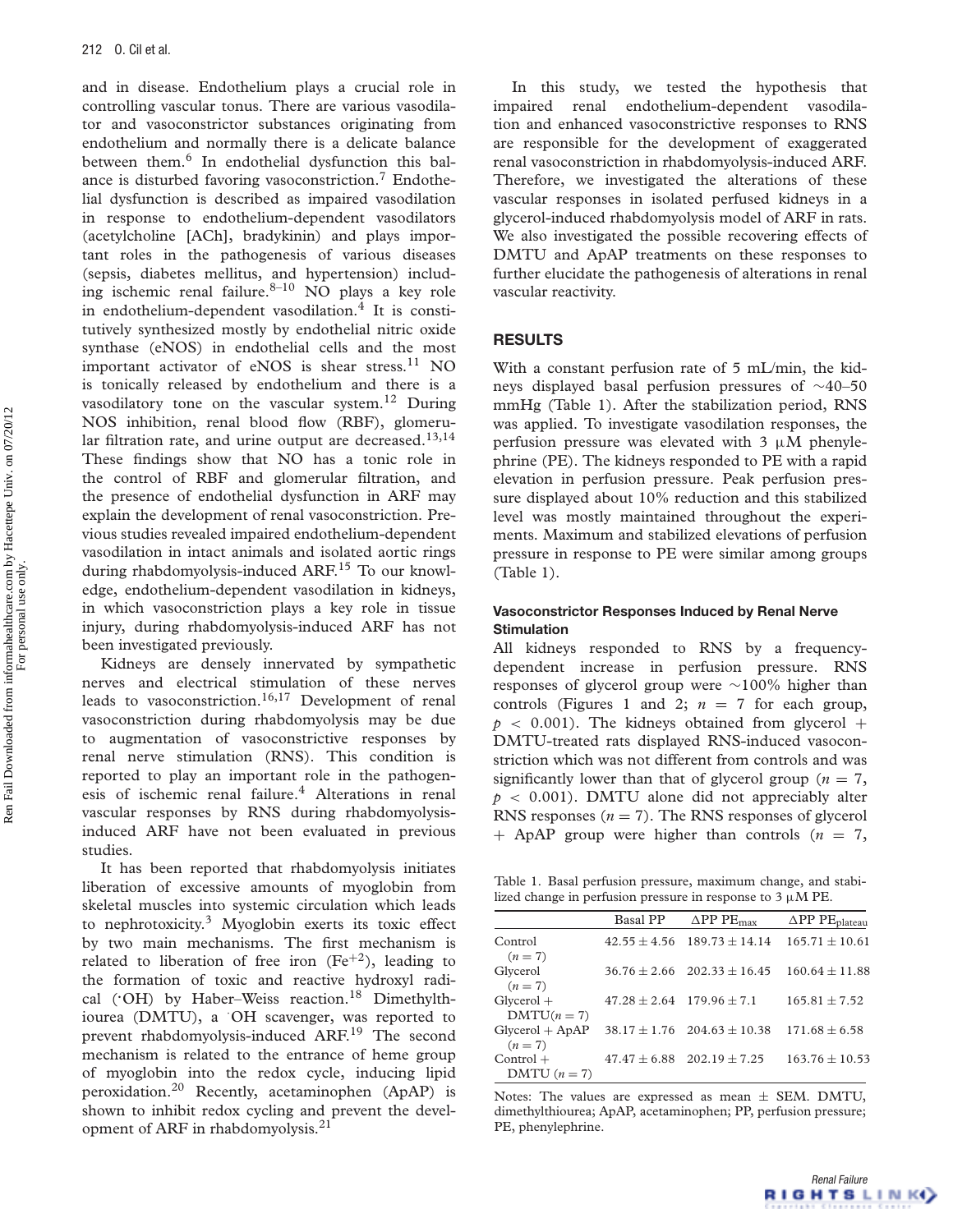

Figure 1. Representative traces of renal nerve stimulation (RNS) induced vasoconstriction responses in control group and glyceroltreated rats.



Figure 2. Renal nerve stimulation (RNS) responses of control group, glycerol-injected rats, and dimethylthiourea or acetaminophen-treated rats. Data were presented as mmHg (A) and percentage of 3  $\mu$ M phenylephrine (PE)-induced maximum change in perfusion pressure (B). DMTU, dimethylthiourea; ApAP, acetaminophen; ns, not significant. The values are expressed as mean  $\pm$  SEM.  $n = 7$  for each group. Note: ∗*p* < 0.05, ∗∗*p* < 0.01, ∗∗∗*p* < 0.001.

 $p \sim 0.001$ . These results imply that RNS-induced vasoconstriction is augmented during rhabdomyolysisinduced ARF. Restoration of these increased RNS responses by DMTU, but not with ApAP, suggests that **.** OH plays an important role in the development of this condition.

#### **Renal Vasodilation Responses**

All kidneys responded to ACh with a dose-dependent decrease in PE-elevated perfusion pressure. AChinduced vasodilation of glycerol group was significantly lower than that of controls (Figures 3 and 4;  $n = 7$ for each group,  $p < 0.001$ ). After DMTU, the kidneys from glycerol-injected rats had ACh responses which were higher than that of glycerol group ( $n = 7$ ,  $p \sim 0.001$ ). DMTU alone had no effect on ACh responses  $(n = 7)$ . On the other hand, ApAP treatment was not as effective as DMTU. Following ApAP treatment the ACh-induced vasodilation observed in kidneys obtained from glycerol-injected animals was not different from glycerol-injected rats alone, but lower than that of controls  $(n = 7, p < 0.001)$ .

Following the responses elicited by ACh, we tested the kidneys for their responsiveness to papaverine (PAP), an endothelium-independent vasodilator. In kidneys from all groups, PAP induced a prompt decrease which reached to about 85% of PE-induced elevation of perfusion pressure which was similar in all groups (Figures 3 and 5). In another group of experiments endothelium denudation was performed by a bolus injection of Triton X (0.1 mL of 0.2% solution in saline).<sup>22</sup> Similar to kidneys of glycerol group, endothelium-denuded kidneys did not respond to ACh, but PAP still induced a significant vasodilation (data not shown). These findings suggest that the vasodilation capacity of the kidneys was not impaired in rhabdomyolysis-induced ARF and that the impaired renal vasodilation to ACh results from disturbed vasodilatory function of renal endothelium. Since DMTU, but not ApAP, restored impaired endotheliumdependent vasodilation, **.** OH again seems to contribute to the development of this aberrant vascular reactivity.

#### **Histopathologic Examination**

We examined the histological changes of kidneys and these results are presented in Figures 6 and 7. Glycerol injection resulted in severe necrosis ( $p < 0.001$ ) (nuclear disappearance–fragmentation, brush border loss, apical blebbing, hyalinization, and tubular flattening) and cast formation ( $n = 7$ ,  $p < 0.05$ ) in cortical tubules. Both DMTU ( $n = 7, p < 0.01$ ) and ApAP ( $n = 7, p < 0.001$ ) effectively decreased the prevalence of necrotic tubules, but not cast formation in glycerol group.

#### **Kidney Function Tests**

Kidney function tests are presented in Figure 8. Glycerol injection caused a marked increase in serum creatinine ( $p < 0.001$ ) and blood urea nitrogen (BUN) levels (*p* < 0.001) and a decrease in creatinine clearance (*p* < 0.001). We did not observe mortality due to glycerol injection. Neither DMTU nor ApAP had a protective effect on serum creatinine, BUN levels, or creatinine clearance.

For personal use only.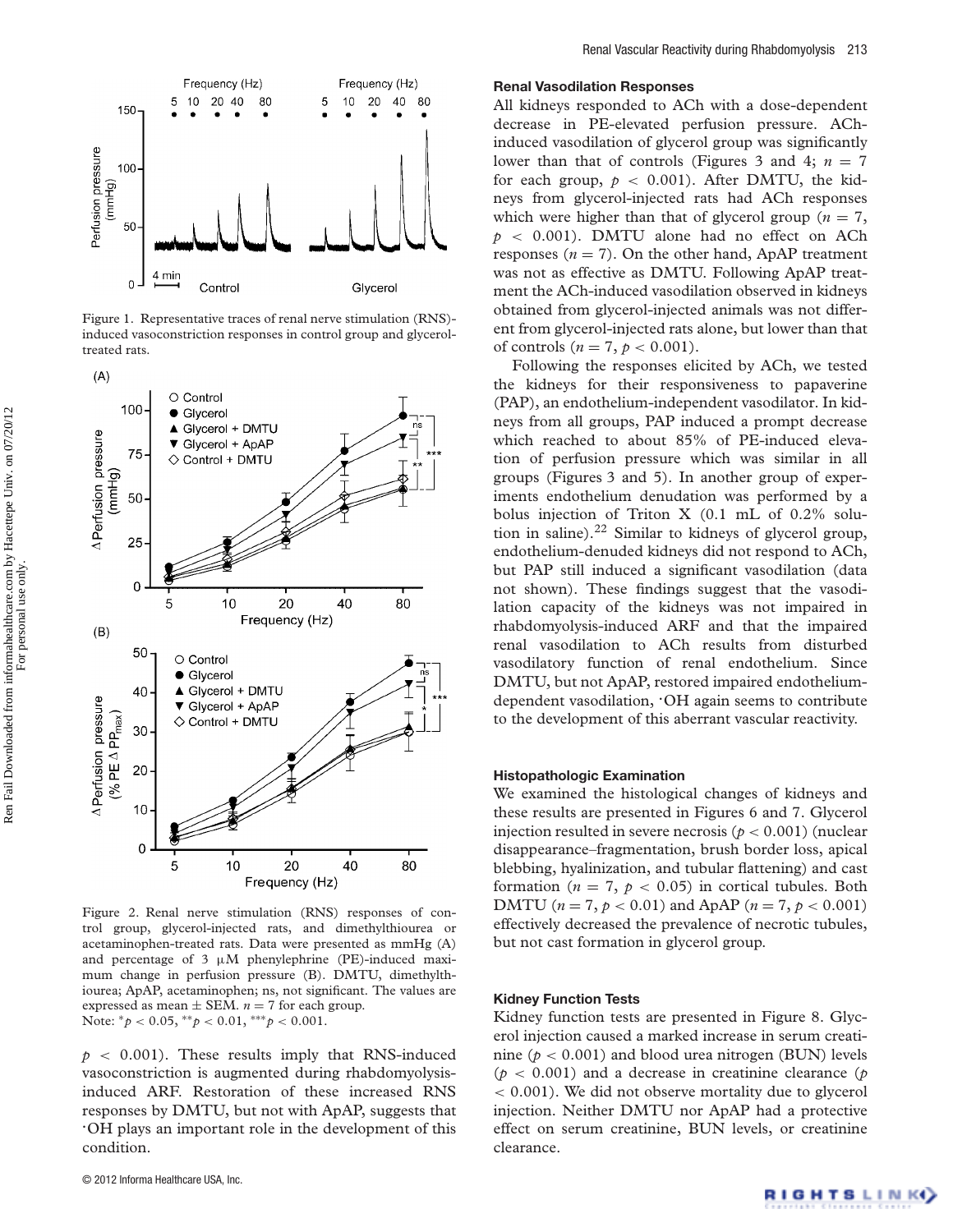

Figure 3. Representative traces of acetylcholine and papaverine-induced vasodilation in control group (A) and glycerol-treated rats (B). ACh, acetylcholine; PAP, papaverine; PE, phenylephrine.

# **DISCUSSION**

In this study we have shown, for the first time, the development of renal endothelial dysfunction during rhabdomyolysis-induced ARF. Concomitant with this endothelial predicament, RNS induced greater vasoconstrictor responses in the kidney vasculature. These findings may help to explain the development of renal vasoconstriction, which is considered to play a key role in the pathogenesis of this disease. Restoration of both of these responses by DMTU, but not by ApAP, strongly suggests that **.** OH plays a critical role in the development of endothelial dysfunction and enhanced vasoconstriction in response to RNS in this disease.

Under physiological conditions, endothelium exerts a robust vasodilatory tone in the kidneys, which plays a crucial role in the maintenance of RBF and glomerular filtration.23 Disturbance of this tonus can lead to renal vasoconstriction and impaired glomerular filtration, since isolated perfused kidney reflects the global vascular reactivity of the renal tissue and globally decreased vasodilation can lead to the pathologies above. Three main factors—NO scavenging effect of myoglobin, renal ischemia, and **.** OH toxicity—contribute to the development of endothelial dysfunction in ARF. Myoglobin has NO scavenging effect and since endothelium-dependent vasodilation strongly depends on NO, alteration in the nitrergic tone may explain the development of endothelial dysfunction. It has been shown that in

For personal use only.

Renal Failure **IGHTSLINK**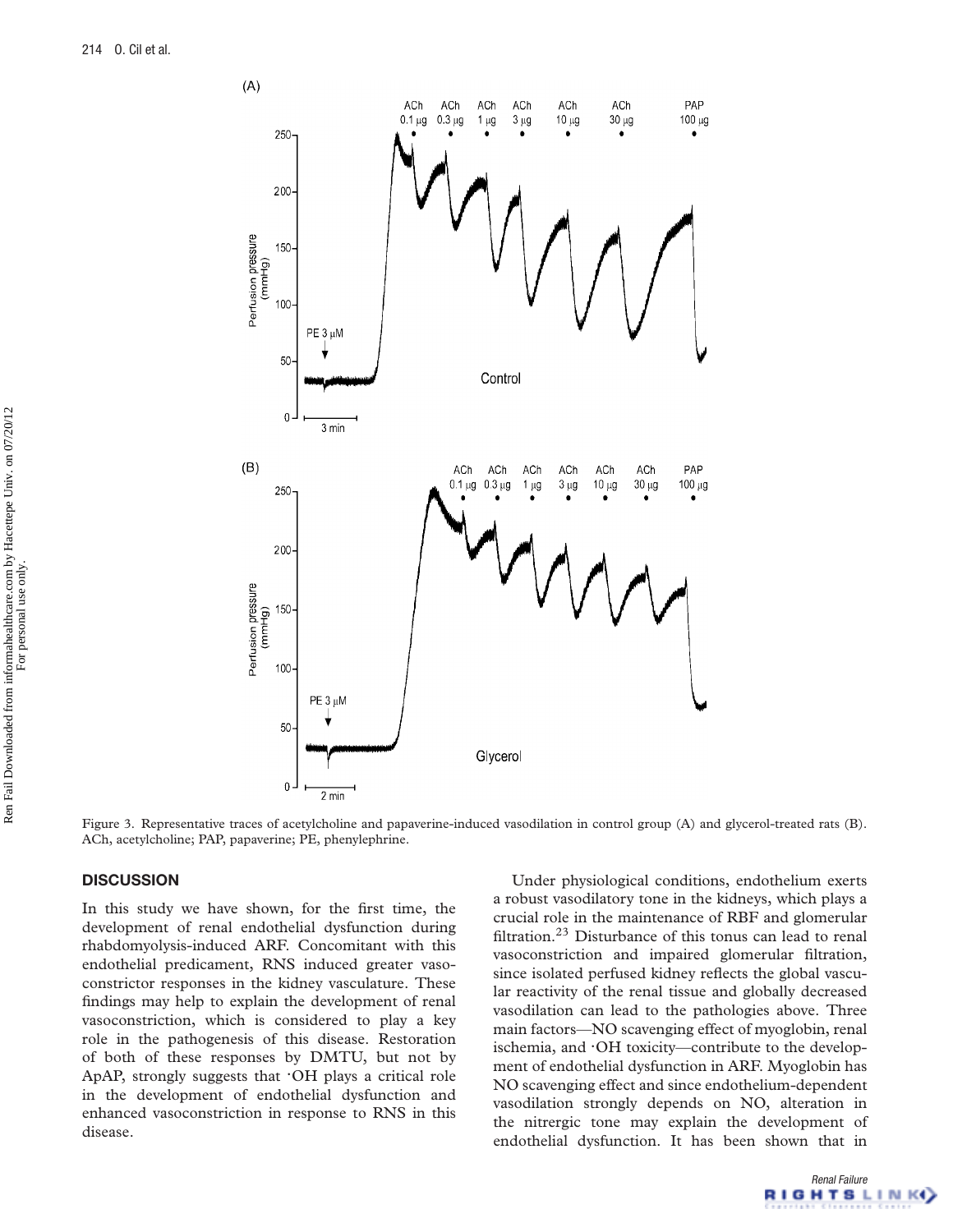

Figure 4. Acetylcholine-induced vasodilation responses of control group, glycerol-injected rats, and dimethylthiourea or acetaminophen-treated rats. Data were presented percentage of 3 μM phenylephrine (PE)-induced stabilized change in perfusion pressure. DMTU, dimethylthiourea; ApAP, acetaminophen; ACh, acetylcholine; ns, not significant. The values are expressed as mean  $\pm$  SEM.  $n = 7$  for each group. Note: ∗∗*p* < 0.01, ∗∗∗*p* < 0.001.

patients with malaria, serum-free hemoglobin levels are inversely correlated with endothelium-dependent vasodilation.<sup>24</sup> The fact that hemoglobin has NO scavenging effect akin to that of myoglobin and the fact that both of these heme proteins induce similar toxic effects in kidney may account for the endothelial dysfunction.

Trifillis et al.25 demonstrated prompt development of renal ischemia at an early period after glycerol injection. Endothelial dysfunction could also result from renal ischemia, since ischemia was shown to cause endothelial dysfunction in various vascular beds, including kidneys, and in different models of ARF.<sup>26,27</sup>



Figure 5. Papaverine (PAP)-induced maximum vasodilation responses of control group, glycerol-injected rats, and dimethylthiourea or acetaminophen-treated rats. Data were presented percentage of 3 μM phenylephrine (PE)-induced stabilized change in perfusion pressure. DMTU, dimethylthiourea; ApAP, acetaminophen. The values are expressed as mean  $\pm$  SEM.  $n = 7$ for each group.

Hydroxyl radical plays an important role in the development of endothelial dysfunction in various diseases. It was shown that endothelial dysfunction develops when coronary arteries are exposed to *OH*, and **.** scavengers restore endothelium-dependent vasodilation.28,29 DMTU is an effective **.** OH scavenger and was also shown to restore endothelium-dependent vasodilation in various vessels of diabetic rats, 30-33 but this effect has not been investigated previously in ARF. In this study, we showed that DMTU treatment completely restored impaired endothelium-dependent vasodilation in rhabdomyolysis-induced ARF. Our



Figure 6. Histological appearances of kidneys from control group, glycerol-injected rats, and dimethylthiourea or acetaminophen-treated rats. DMTU, dimethylthiourea; ApAP, acetaminophen. Hematoxylin and eosin,  $\times 100$  magnification.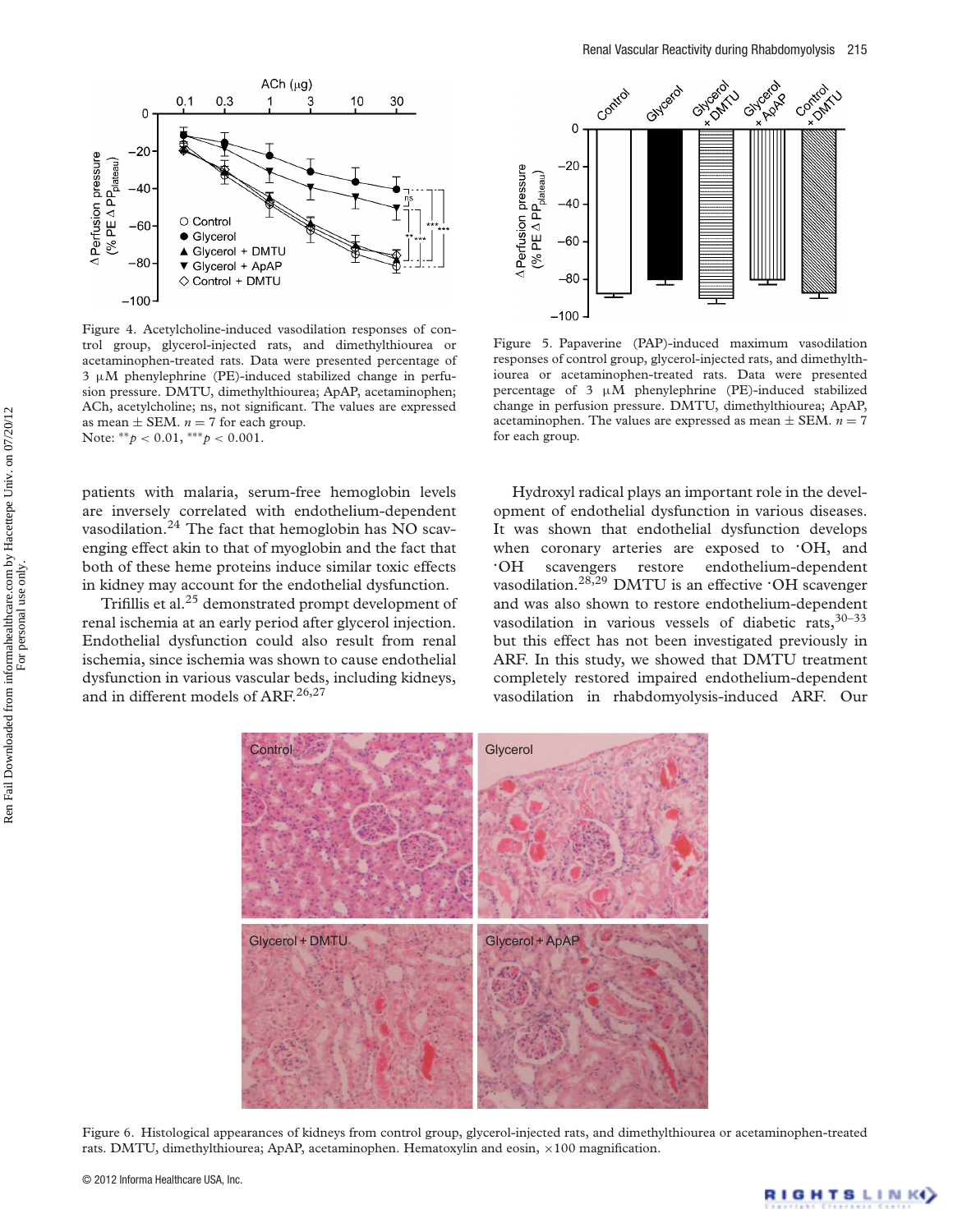

Figure 7. Necrotic changes (A) and cast formation (B) in renal cortical tubules of control group, glycerol-injected rats, and dimethylthiourea or acetaminophen-treated rats. Data were presented as percentage of total counted tubules. DMTU, dimethylthiourea; ApAP, acetaminophen; ns, not significant. The values are expressed as mean  $\pm$  SEM.  $n = 7$  for each group. Note: ∗*p* < 0.05, ∗∗*p*< 0.01, ∗∗∗*p*< 0.001.

findings strongly suggest that **.** OH plays an important role in the development of renal endothelial dysfunction in this model. Although we did not investigate the contribution of other factors, since DMTU completely restored endothelium-dependent vasodilation, we concluded that **.** OH radical is the major contributor.

In this study, vasoconstrictor response to a submaximal concentration of PE is shown to be similar in both control and glycerol groups. It was shown that renal responses to noradrenaline (NA) seem unchanged in a glycerol model.<sup>34</sup> Therefore, enhanced vasoconstrictor response to alpha-adrenergic stimulation seems unlikely. On the contrary, during RNS, neuropeptide Y (NPY) and ATP are reported to be released from sympathetic nerves together with NA and these substances lead to vasoconstriction.<sup>35,36</sup> Enhanced vasoconstriction responses to NPY and ATP may explain our findings, but there are no data regarding our assumption in the literature. In a study performed in glycerol model, renal NA and NPY immunoreactivity were shown to be decreased, suggesting degeneration of sympathetic nerves.37 On the contrary, we demonstrated that RNS resulted in about a twofold increase in vasoconstrictor



Figure 8. Serum creatinine (A) level, blood urea nitrogen (BUN) (B) level, and creatinine clearance (C) of control group, glycerolinjected rats, and dimethylthiourea or acetaminophen-treated rats. DMTU, dimethylthiourea; ApAP, acetaminophen; ns, not significant. The values are expressed as mean  $\pm$  SEM.  $n = 7$  for each group.

Note: ∗∗∗*p* < 0.001.

responses in ARF rats. This finding strongly implies that alteration of vascular reactivity of the ARF kidneys is related to presynaptic release mechanisms. Among these mechanisms, NO was shown to facilitate NA release and NOS inhibition was shown to decrease NA release from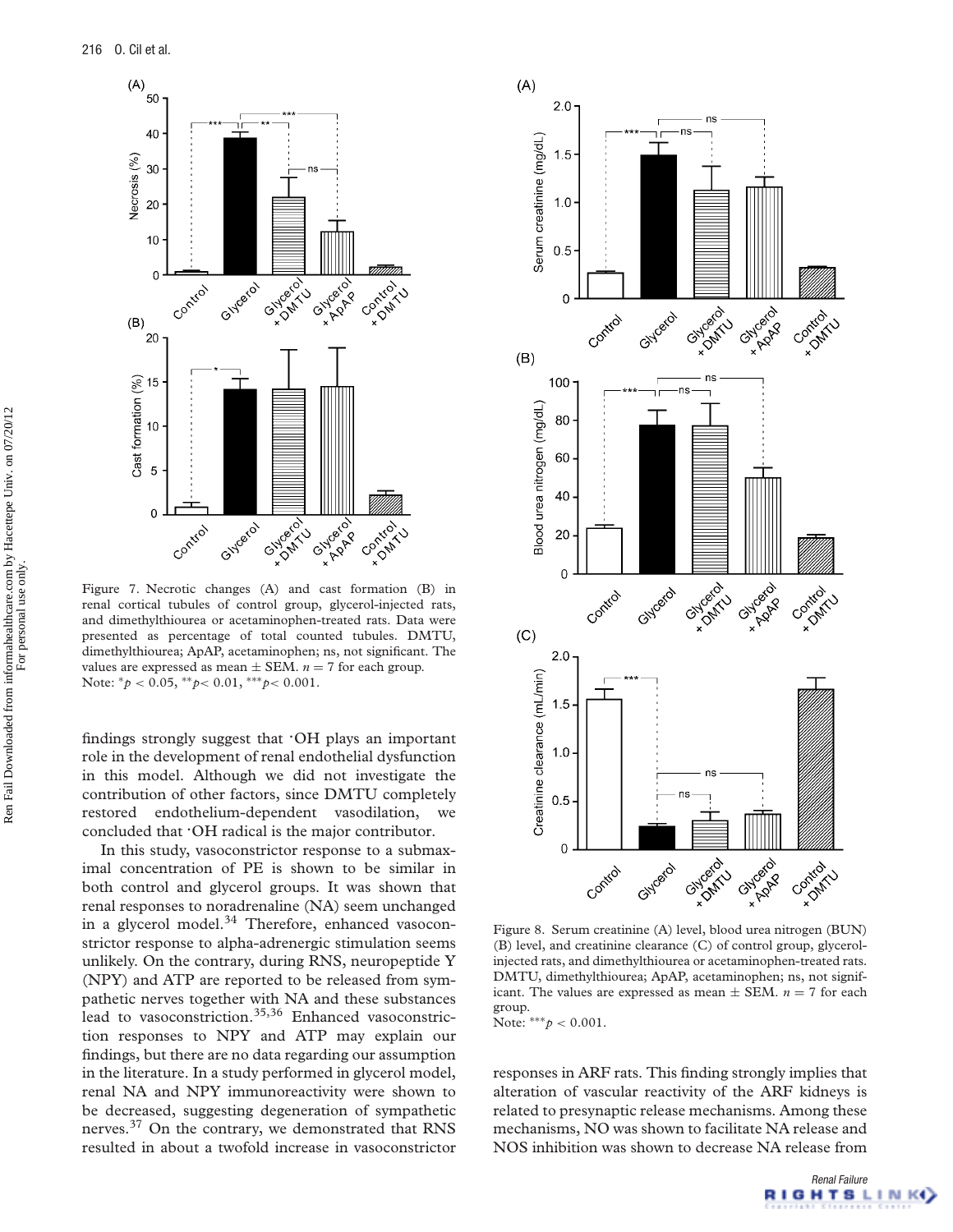sympathetic nerves in rat kidneys.<sup>38</sup> Since myoglobin scavenges NO, increased NA release from adrenergic nerves seems to be unlikely to explain increased vasoconstrictor response to RNS in our model. Although NOS inhibition was reported to decrease presynaptic NA release, RNS-induced vasoconstrictor responses were also shown to be increased in the same study.<sup>38</sup> Additionally, endothelium denudation and guanylate cyclase inhibition were shown to increase sympathetic nerve stimulation-induced vasoconstriction in rabbit carotid arteries,  $39$  suggesting that endothelium and NO modulate sympathetic nerve stimulation responses and that increased RNS responses are due to endothelial dysfunction.

Complete restoration of RNS responses by DMTU suggests that **.** OH plays an important role in the pathogenesis of ARF. In a study performed on spontaneously hypertensive rats, the levels of **.** OH and other reactive oxygen metabolites were found to be increased in rostral ventrolateral medulla (RVLM) and antioxidant tempol was shown to reduce blood pressure and sympathetic overactivity. Tempol had no effect on these parameters in normotensive rats.40 We demonstrated that DMTU treatment decreased RNS responses in glycerol-injected rats, but not in control rats. The effect of DMTU on glycerol-injected kidneys may be related to increased **.** in RVLM during rhabdomyolysis-induced ARF.

In previous studies utilizing the glycerol model, it has been shown that renal vasoconstriction develops a few hours after glycerol injection and RBF returns to normal levels 24 h after glycerol injection.<sup>41-43</sup> Our findings that basal perfusion pressures of glycerol-treated kidneys 24 h after glycerol injection are similar to controls are consistent with these studies. Although RBF returns to normal levels, glomerular filtration is still impaired 24 h after glycerol injection.<sup>42,44</sup> Increased preglomerular resistance and possible decreased postglomerular resistance are held responsible for this filtration failure.  $44-46$ Thus, our findings may explain the development of renal vasoconstriction and impaired glomerular filtration during rhabdomyolysis.

We clearly demonstrated that DMTU treatment restored the histopathological changes induced by ARF without appreciable improvement in kidney function. Shah et al.<sup>19</sup> showed that DMTU and sodium benzoate (**.** OH scavengers) had protective effects both in renal histology and in kidney function in glycerol-induced ARF model. Shah et al. used male rats, performed 24 h dehydration before glycerol injection, and used a lower glycerol dose (8 mL/kg). Our DMTU dosing regimen was similar to this study. Zager et al.<sup>47</sup> showed that sodium benzoate had no effect on renal histology or kidney function tests in glycerol model. Zager et al. used female rats, did not perform dehydration, and used a glycerol dose (10 mL/kg) similar to that applied in our study. Boutaud et al. $21$  recently showed that ApAP had protective effect in renal histology and kidney function tests in glycerol model. They used male rats, did not perform dehydration, and used a glycerol dose (10 mL/kg) similar to our study. These findings suggest that **.** OH scavengers and ApAP are not always effective in glycerol model and our findings could be explained by differences in study design and/or gender differences.

In this study, we demonstrated that endothelial dysfunction develops in kidney vasculature due to rhabdomyolysis-induced ARF, evidenced by reduced responsiveness to vasodilator action of ACh and an increased responsiveness to RNS. **.** OH seems to take the major part in the pathologies underlying the development of disturbance in the renal vascular reactivity. Recovering effects of DMTU treatment strongly suggest the critical role of **.** OH in the development of endothelial dysfunction and enhanced vasoconstriction in response to RNS in ARF. Compounds with **.** OHremoving properties may be considered as a novel therapeutic approach for the treatment of crush injuryinduced ARF.

#### **METHODS**

#### **Animals**

Female Wistar rats weighing 200–270 g obtained from the Animal Laboratory of Hacettepe University were used in this study. Animals were housed in communal cages with food and water available ad libitum and exposed to a 12 h light/dark cycle maintained at 21<sup>°</sup>C. The procedures in this study were approved by Hacettepe University Animal Care and Use Ethics Committee (2010/36-1).

#### **Drugs**

Glycerol was purchased from Merck KGaA (Darmstadt, Germany); PAP hydrochloride was purchased from Ciba-Geigy (Basel, Switzerland); and ACh chloride, PE hydrochloride, ApAP, DMTU, and Triton X-100 were purchased from Sigma Chemical Company (St. Louis, MO, USA).

#### **Study Design**

Rats were randomly divided into five groups. Group 1 was assigned as the control group  $(n = 7)$  and received i.p. saline in an equal dose to DMTU administered in groups 3 (glycerol + DMTU) and 5 (control + DMTU). Rhabdomyolysis was induced in groups 2 (glycerol), 3, and 4 (glycerol + ApAP).<sup>21,48</sup> Briefly, under diethyl ether anesthesia, 10 mL/kg glycerol (50% vol./vol. in saline) was injected in the hind limb muscles of the rats and half of the dose was administered in each hind limb muscle. Group 2 rats (glycerol,  $n = 7$ ) received saline solution i.p. in an equal dose to DMTU (20 mg/mL in saline) administered in group 3 immediately after glycerol injection. Group 3 rats (glycerol + DMTU,  $n = 7$ ) received DMTU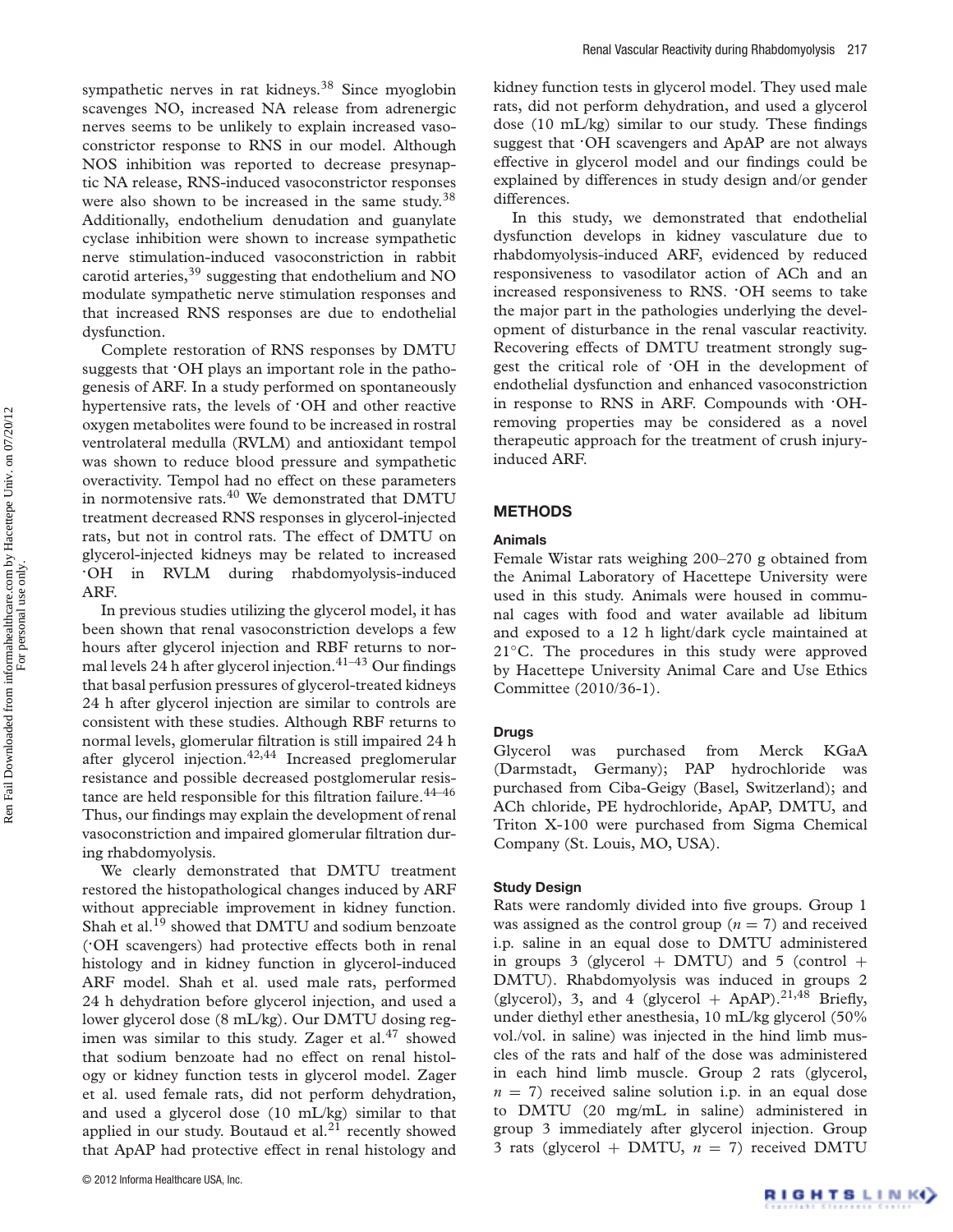(i.p. 500 mg/kg), starting at the same time as the glycerol injection and an additional dose of i.p. 125 mg/kg, 8 h after glycerol injection.<sup>19</sup> Group 4 animals (glycerol + ApAP,  $n = 7$ ) received ApAP (i.p. 100 mg/kg, 10 mg/mL in saline) 2 h before glycerol injection. Rats in this group received two additional doses of ApAP (i.p. 100 mg/kg, each) 4 and 22 h, respectively, after glycerol injection.<sup>21</sup> Immediately after glycerol or saline injections, animals were placed into metabolic cages for 24 h urine collection with free access to food and water. To investigate the putative effects of DMTU on renal vascular reactivity in control rats, another group of animals was assigned as group  $5$  (control  $+$  DMTU,  $n = 7$ ). They received i.p. 500 mg/kg DMTU before and an additional dose of 125 mg/kg 8 h after placing the rats in metabolic cages. After 24 h follow-up period, rats were anesthetized with diethylether and laparotomy was performed by a midline abdominal incision. Blood samples were obtained by intracardiac puncture. Right kidneys were excised for histological examination and left kidneys were isolated for perfusion experiments in all groups of rats. Blood and urine samples were centrifuged immediately (2000*g* for 10 min at 4◦C). Samples were frozen and stored at −80◦C until assayed.

## **Isolated Perfused Kidney Preparation and Perfusion Experiments**

After rats were anesthetized with diethyl ether, laparotomy was performed by a midline incision. Left kidney, renal artery, and abdominal aorta were exposed and a 22 G cannula was inserted into the left renal artery through aorta. The kidney was flushed gently with heparinized (100 units/mL) Krebs–Henseleit solution. Then renal vein and ureter were cut proximally, the renal fascia was removed, and the kidney was transferred to an open circuit perfusion system without recirculation. The kidneys were immediately perfused with Krebs–Henseleit solution at 37◦C which was aerated with 95%  $O_2 + 5% CO_2$ . The ionic composition of Krebs–Henseleit solution was 118 mM NaCl, 4.7 mM KCl, 2.5 mM CaCl<sub>2</sub>, 1.2 mM KH<sub>2</sub>PO<sub>4</sub>, 1.2 mM MgSO<sub>4</sub>, 25 mM NaHCO<sub>3</sub>, and 10 mM glucose. A peristaltic pump (EYELA MP-3, Tokyo Rikakikai Company, Tokyo, Japan) was used for perfusion and the constant rate of perfusion was 5 mL/min. Perfusion pressure (in mmHg) was continuously recorded using a Statham P23AC pressure transducer (Gould Instrument Systems, Cleveland, OH, USA) and Grass Model 79C Polygraph (Grass Instrument Company, Quincy, MA, USA). Data were digitized and analyzed by PowerLab/8SP Data Acquisition System (ADInstruments Incorporation, Colorado Springs, CO, USA) and Chart 5 for Windows (ADInstruments Incorporation, Colorado Springer, CO, USA), respectively. All experiments were performed following a stabilization period of at least 20 min. Since the perfusion rate was kept constant throughout the experiments, an increase in the perfusion pressure was considered as a "vasoconstrictor

response" and a decrease in perfusion pressure was considered as "vasodilation."

#### **Evaluation of Renal Vascular Reactivity**

To evaluate the alterations in the renal vascular reactivity of the rat kidneys, RNS was performed. Periarterial renal nerves were stimulated by using bipolar platinum electrodes, Grass S8800 Stimulator, and Grass SIU5 Stimulus Isolation Unit. The stimulation parameters were 100 V, 5 s train, and 2 ms pulse duration. Frequency–response curves were constructed using stimulation frequencies of 5, 10, 20, 40, and 80 Hz. The vascular responses were expressed as both "the maximum increase in perfusion pressure (mmHg) from the baseline" and "the percentage of maximum increase in perfusion pressure induced by  $3 \mu M$  PE."

For further evaluation of renal vascular reactivity, ACh- and PAP-induced vasodilation responses were recorded. To investigate vasodilation responses, the kidneys were first vasoconstricted by constant perfusion with Krebs–Henseleit solution containing 3 μM PE (the concentration that induces 75–80% of maximum PE-induced increase in perfusion pressure). After 2 min of stabilization period, ACh was injected into the rubber tubing close to renal artery in doses between 0.1 and 30  $\mu$ g/0.1 mL to investigate endotheliumdependent vasodilation. After obtaining ACh-induced vascular responses, 100 μg/0.1 mL PAP was injected to examine the relaxation capacity of the kidney vessels. The vasodilation responses were measured as the difference (mmHg) between the lowest level of perfusion pressure achieved after each dose and PE-induced increased perfusion pressure. Then these responses were expressed as the percentage of PE-induced increase in perfusion pressure.

#### **Renal Function**

The serum and urine samples were used to assess renal function. Serum creatinine, BUN, and urine creatinine levels were measured and creatinine clearance was calculated. Creatinine and BUN levels were determined by a quantitative colorimetric assay (BioAssay Systems, Hayward, CA, USA). Creatinine clearance was calculated as mL/min.

#### **Kidney Histology**

Right kidneys were cut longitudinally and fixed in 10% formalin. Tissues were embedded in paraffin wax, and 5 μm sections were stained with hematoxylin and eosin. The extent of cortical tubular necrosis and that of intraluminal cast formation for each rat were evaluated semi-quantitatively by a pathologist (SG) analyzing the kidney sections without prior knowledge of the treatment group. Using Olympus BX-51 microscope (Olympus Optical Company, Tokyo, Japan) with a special ocular (U-OCMC 10/100XY, Olympus Optical Company) at  $\times$  40 magnification, 10 different areas in

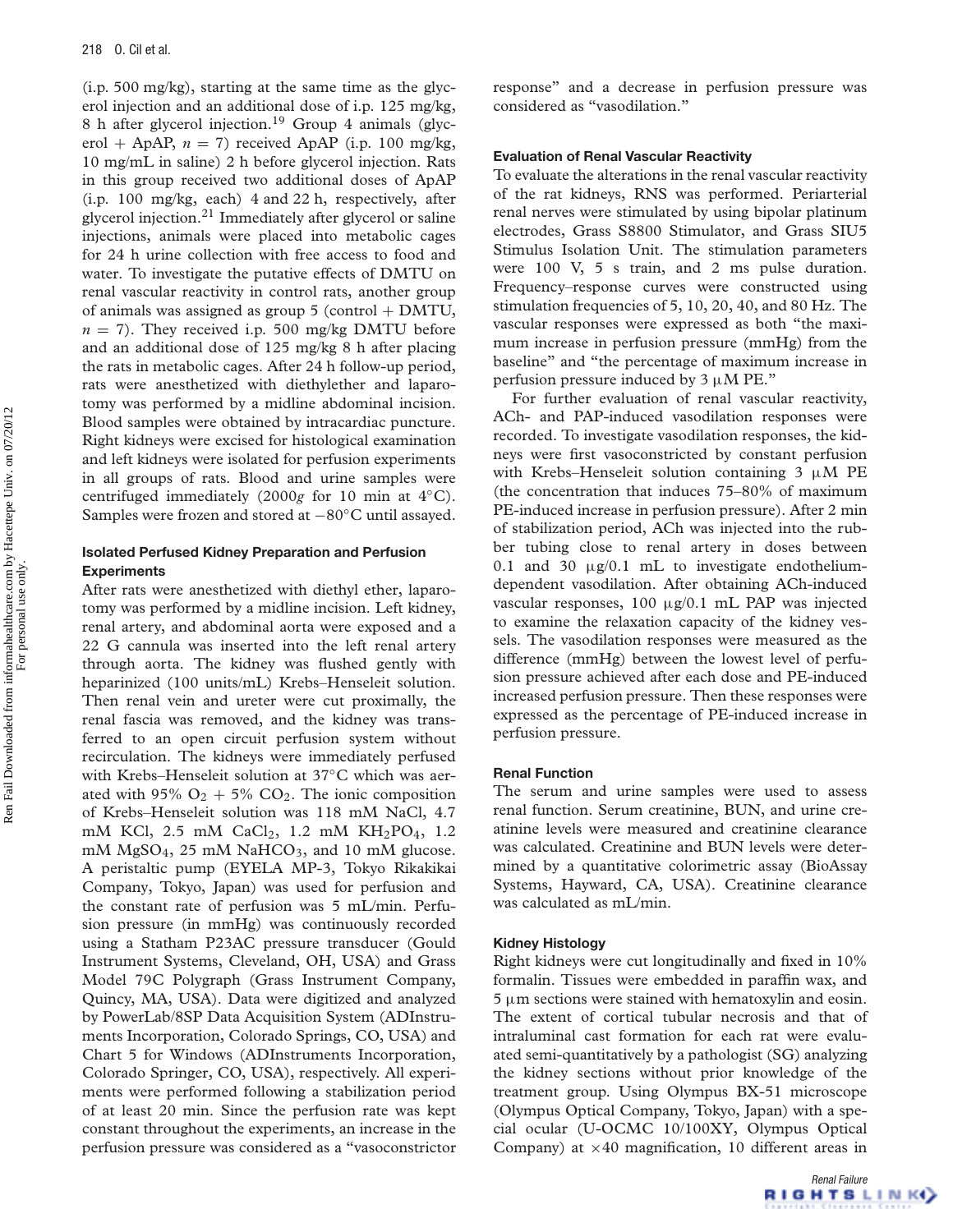each kidney were examined and the percentages of necrotic tubules and cast formation were calculated.

## **Statistical Analysis**

Data were expressed as mean  $\pm$  SEM. Vasoconstriction induced by RNS and vasodilation elicited by ACh administration were analyzed with two-way analysis of variance (ANOVA); all other measurements were analyzed with one-way ANOVA and post hoc Bonferroni multiple comparisons test. For all data sets,  $p < 0.05$ was accepted to be statistically significant.

# **ACKNOWLEDGMENT**

This study was supported by Hacettepe University Scientific Research Unit (010 D09 101 005).

*Declaration of interest*: The authors report no conflicts of interest. The authors alone are responsible for the content and writing of the paper.

# **REFERENCES**

- Holt S, Moore K. Pathogenesis and treatment of renal dysfunction in rhabdomyolysis. *Intensive Care Med*. 2001;27(5): 803–811.
- [2] Bywaters E, Beall D. Crush injuries with impairment of renal function. 1941 [classical article]. *J Am Soc Nephrol.* 1998;9(2):322–332.
- [3] Zager RA. Rhabdomyolysis and myohemoglobinuric acute renal failure. *Kidney Int*. 1996;49(2):314–326.
- [4] Bonventre JV, Weinberg JM. Recent advances in the pathophysiology of ischemic acute renal failure. *J Am Soc Nephrol*. 2003;14(8):2199–2210.
- [5] Bosch X, Poch E, Grau JM. Rhabdomyolysis and acute kidney injury. *N Engl J Med*. 2009;361(1):62–72.
- [6] Fatehi-Hassanabad Z, Chan CB, Furman BL. Reactive oxygen species and endothelial function in diabetes. *Eur J Pharmacol.* 2010;636(1–3):8–17.
- [7] Raij L. Mechanisms of vascular injury: The emerging role of the endothelium.  $JAm Soc Nephrol.$  1991;2(2):S2-S8.
- [8] Guan Z, Gobe G, Willgoss D, Endre ZH. Renal endothelial dysfunction and impaired autoregulation after ischemiareperfusion injury result from excess nitric oxide. *Am J Physiol Renal Physiol*. 2006;291(3):F619–F628.
- [9] Molitoris BA, Sandoval R, Sutton TA. Endothelial injury and dysfunction in ischemic acute renal failure. *Crit Care Med*. 2002;30(5):S235–S240.
- [10] Conger JD, Robinette JB, Hammond WS. Differences in vascular reactivity in models of ischemic acute renal failure. *Kidney Int*. 1991;39(6):1087–1097.
- [11] Deanfield JE, Halcox JP, Rabelink TJ. Endothelial function and dysfunction: Testing and clinical relevance. *Circulation*. 2007;115(10):1285–1295.
- [12] Corson MA, James NL, Latta SE, Nerem RM, Berk BC, Harrison DG. Phosphorylation of endothelial nitric oxide synthase in response to fluid shear stress. *Circ Res*. 1996;79(5): 984–991.
- [13] Haynes WG, Hand MF, Dockrell ME, et al. Physiological role of nitric oxide in regulation of renal function in humans. *Am J Physiol Renal Physiol*. 1997;272(3):F364–F371.
- [14] Baylis C, Harton P, Engels K. Endothelial derived relaxing factor controls renal hemodynamics in the normal rat kidney. *J Am Soc Nephrol*. 1990;1(6):875–881.
- [15] Warden DH, Croatt AJ, Katusic ZS, Nath KA. Characterization of acute reversible systemic hypertension in a model of heme protein-induced renal injury. *Am J Physiol Renal Physiol*. 1999;277(1):F58–F65.
- [16] Oberhauser V, Vonend O, Rump LC. Neuropeptide Y and ATP interact to control renovascular resistance in the rat.  $\mathcal{H}Am$ *Soc Nephrol*. 1999;10(6):1179–1185.
- [17] DiBona GF. Neural control of the kidney: Past, present, and future. *Hypertension* 2003;41(3):621–624.
- [18] Baliga R, Ueda N, Walker PD, Shah SV. Oxidant mechanisms in toxic acute renal failure. *Drug Metab Rev*. 1999;31(4): 971–997.
- [19] Shah SV, Walker PD. Evidence suggesting a role for hydroxyl radical in glycerol-induced acute renal failure. *Am J Physiol Renal Physiol*. 1988;255(3):F438–F443.
- [20] Moore KP, Holt SG, Patel RP, et al. A causative role for redox cycling of myoglobin and its inhibition by alkalinization in the pathogenesis and treatment of rhabdomyolysis-induced renal failure. *J Biol Chem*. 1998;273(48):31731–31737.
- [21] Boutaud O, Moore KP, Reeder BJ, et al. Acetaminophen inhibits hemoprotein-catalyzed lipid peroxidation and attenuates rhabdomyolysis-induced renal failure. *Proc Natl Acad Sci USA*. 2010;107(6):2699–2704.
- [22] Ay I, Tuncer M. Both endothelium and afferent nerve endings play a role in acetylcholine-induced renal vasodilation. *Life Sci*. 2006;79(9):877–882.
- [23] Baylis C, Qiu C. Importance of nitric oxide in the control of renal hemodynamics. *Kidney Int*. 1996;49(6):1727–1731.
- [24] Yeo TW, Lampah DA, Tjitra E, et al. Relationship of cell-free hemoglobin to impaired endothelial nitric oxide bioavailability and perfusion in severe falciparum malaria. *J Infect Dis*. 2009;200(10):1522–1529.
- [25] Trifillis AL, Kahng MW, Trump BF. Metabolic studies of glycerol-induced acute renal failure in the rat. *Exp Mol Pathol*. 1981;35(1):1–13.
- [26] Conger J, Robinette J, Villar A, Raij L, Shultz P. Increased nitric oxide synthase activity despite lack of response to endothelium-dependent vasodilators in postischemic acute renal failure in rats. *J Clin Invest*. 1995;96(1):631–638.
- [27] Mayhan WG, Amundsen SM, Faraci FM, Heistad DD. Responses of cerebral arteries after ischemia and reperfusion in cats. *Am J Physiol Heart Circ Physiol*. 1988;255(4):H879–H884.
- [28] Todoki K, Okabe E, Kiyose T, Sekishita T, Ito H. Oxygen free radical-mediated selective endothelial dysfunction in isolated coronary artery. *Am J Physiol Heart Circ Physiol*. 1992;262(3):H806–H812.
- [29] Shah Alam M, Ku K, Yamauchi M, et al. Protective effects of nicaraven, a new hydroxyl radical scavenger, on the endothelial dysfunction after exposure of pig coronary artery to hydroxyl radicals. *Mol Cell Biochem*. 1998;178(1):237–243.
- [30] Pieper GM, Siebeneich W, Roza AM, Jordan M, Adams MB. Chronic treatment in vivo with dimethylthiourea, a hydroxyl radical scavenger, prevents diabetes-induced endothelial dysfunction. *J Cardiovasc Pharmacol*. 1996;28(6):741–745.
- [31] Diederich D, Skopec J, Diederich A, Dai FX. Endothelial dysfunction in mesenteric resistance arteries of diabetic rats: Role of free radicals. *Am J Physiol Heart Circ Physiol*. 1994;266(3):H1153–H1161.
- [32] Dai F, Diederich A, Skopec J, Diederich D. Diabetes-induced endothelial dysfunction in streptozotocin-treated rats: Role of prostaglandin endoperoxides and free radicals. *J Am Soc Nephrol*. 1993;4(6):1327–1336.
- [33] Mayhan WG, Patel KP. Treatment with dimethylthiourea prevents impaired dilatation of the basilar artery during diabetes mellitus. *Am J Physiol Heart Circ Physiol*. 1998;274(6):H1895– H1901.